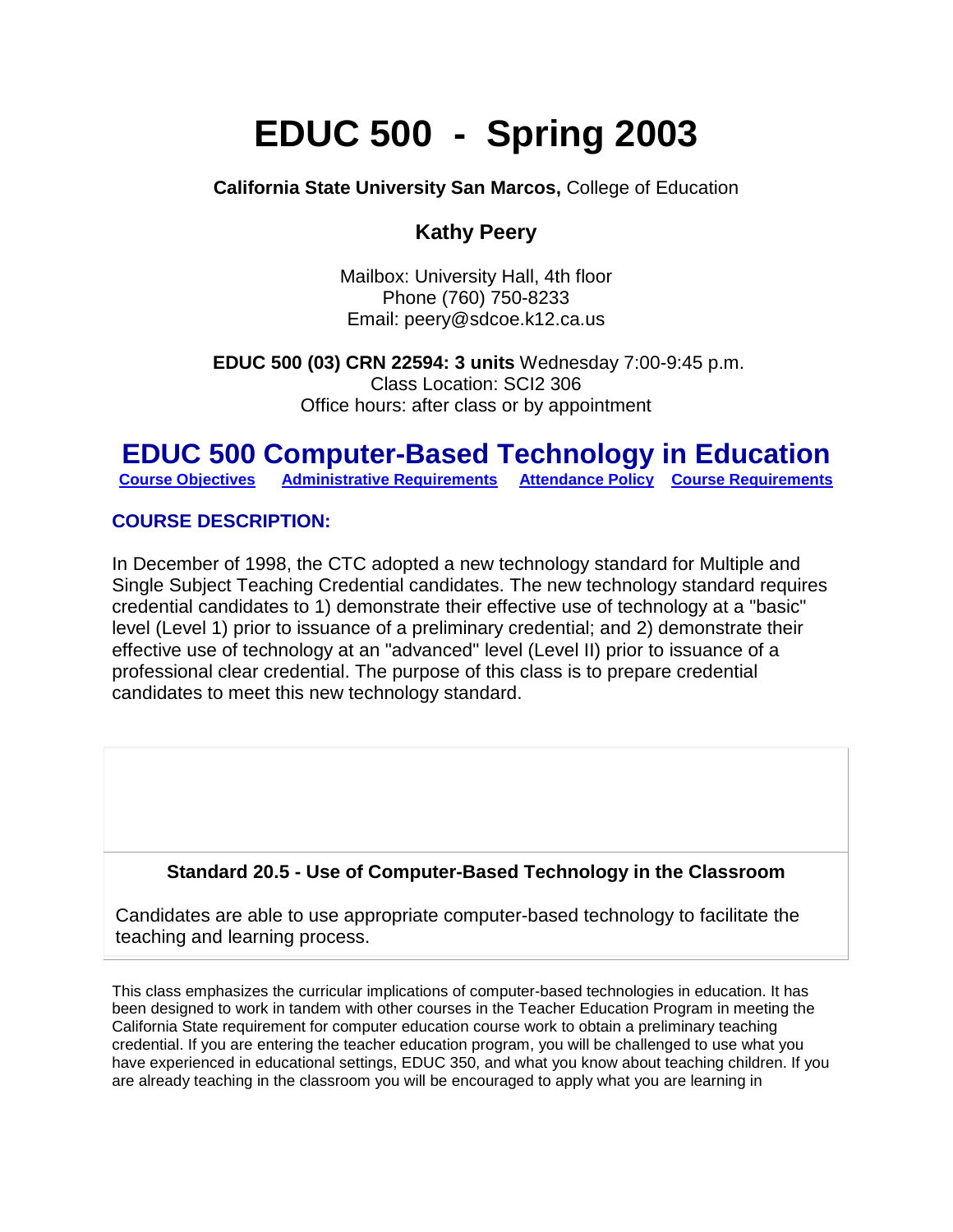# **PREREQUISITE**

Successful completion of the CSUSM [Computer Literacy Requirement](http://www.csusm.edu/computer_labs/ccr.htm) or approval of instructor. This course is designed to enable decision-making regarding the use of computers to an educational setting. It does not cover instruction of basic computer competencies.

## **REQUIRED TEXT AND MATERIALS**

- *Teachers Discovering Computers: Integrating Technology in the Classroom* (Shelly & Cashman)
- Zip Disk (1 100 MB NOT 250 MB Label with your name, class # and time)
- Pay for Print Card: May be purchased in Academic Hall 202

## **Optional Resources**

National Educational Technology Standards for Teachers: NETS Book

#### **COE Mission Statement**

The mission of the College of Education Community is to collaboratively transform public education by preparing thoughtful educators and advancing professional practices. We are committed to the democratic principles of educational equity and social justice for all learners, exemplified through reflective teachers, learning and service. We value diversity, collaboration, professionalism and shared governance.

# **COURSE OBJECTIVES**:

This class will help you to:

- gain proficiency in the use of computers
- make informed and critically reflective decisions regarding the choice, use and creation of educational technology applications

The following required competencies for all California teachers have been established by legislation. Commencing **January 1, 2000**, the minimum requirements for the preliminary multiple or single subject credential include demonstration of the ability to do the following:

(1) Identify issues involved in the access to, use of, and control of computer-based technologies, including, but not limited to:

(a) the impact of technology upon the learning process;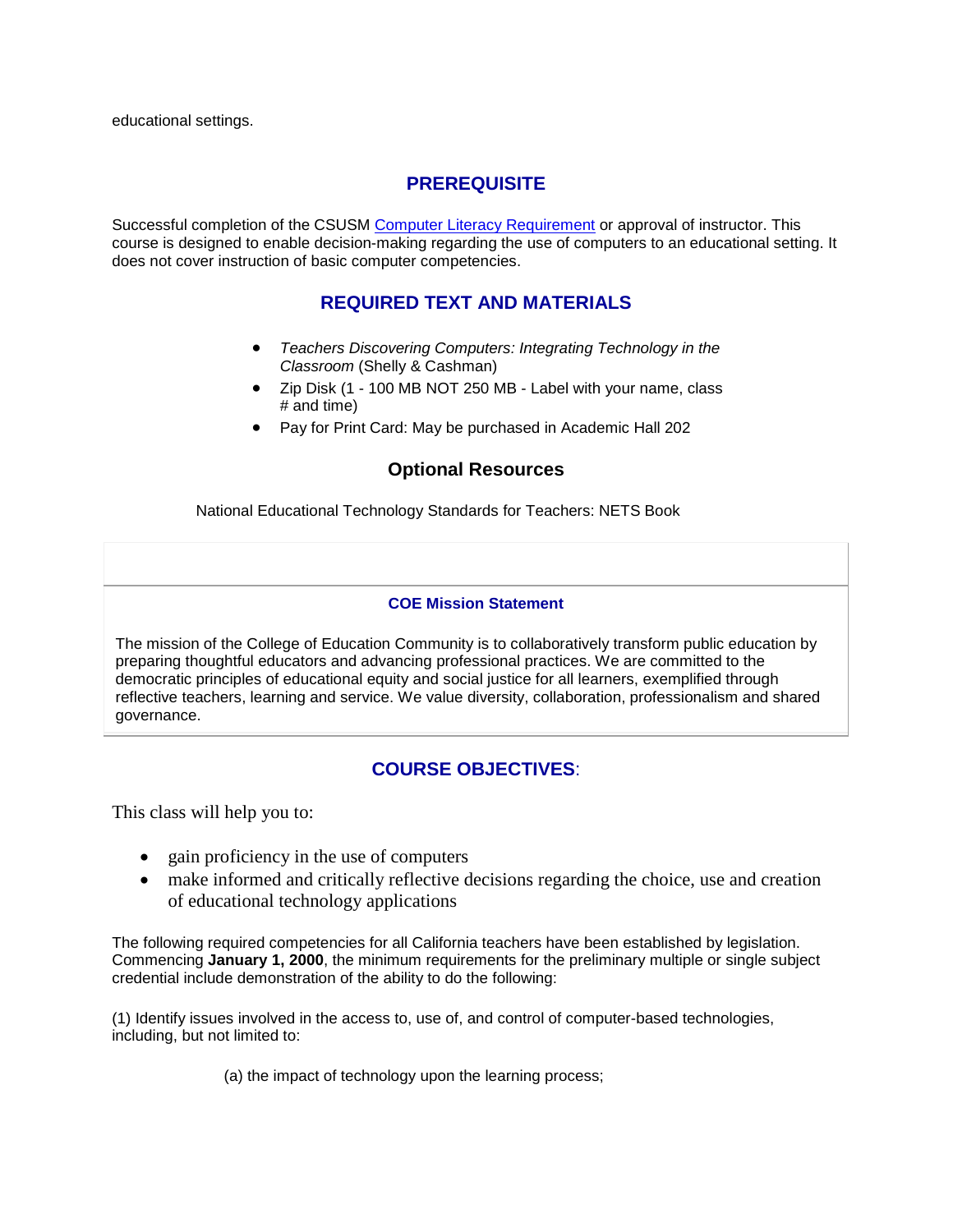(b) the moral, legal, and ethical implications, including copyright infringement;

(c) the economic and social implications of that access, use, and control, including the need

to provide equitable access to technology.

(2) Demonstrate, within appropriate subject areas and grade levels, the application and use of computerbased technology as a tool to enhance the development of problem solving skills, critical thinking skills, or creative processes through course-based projects and demonstration lessons. Demonstrate knowledge of basic operations, terminology, and capabilities of computer-based technology and the use of computer hardware, software, and system components.

(3) Appropriate to the subject area and grade level, demonstrate a basic understanding of and ability to use representative programs from each of the following categories:

> (a) computer applications and electronic tools, such as word processing, data bases, graphics, spreadsheets, telecommunications (including email), portfolio management, page-layout, networking, reference, and authoring software;

(b) technology-based activities, such as simulations, demonstrations, tutorials, drill and practice, and interactive software;

(c) utility programs for classroom administration, such as those for record keeping, gradebook, lesson planning, generating instructional materials, and managing instruction.

(4) Demonstrate the application and use of computer-based technologies as tools to enable the development of problem-solving skills, critical thinking skills, and creative processes. Examples of such skills and processes are: gathering and analyzing data, generating and testing hypotheses, classifying, comparing and contrasting, inferring, evaluating and composing and designing.

## **ADMINISTRATIVE REQUIREMENTS OF STUDENTS**

This class will utilize distributed learning instructional strategies. Students must keep up with class assignments from week to week and will complete the lab assignments in both on-campus or off-campus locations. Plan to spend up to seven hours out of class each week to complete required readings, communicate with email, complete or expand lab assignments and to gain familiarity with educational technology applications.

Students are required to keep a copy of all work and are expected to submit examples of best practice for their portfolio evaluation. All proof of work accomplished is the responsibility of the student. Students will construct a notebook, portfolio, including disk(s) of the work done over the semester to serve as a professional portfolio and sampling of technology accomplishments. In some cases assignments may be completed within the allotted class time.

Please be sure to read and understand the CSUSM policy on plagiarism and cheating as it will be strictly enforced. Academic dishonesty including plagiarism or copyright infringement will be reported to the University and will result in a course grade of F.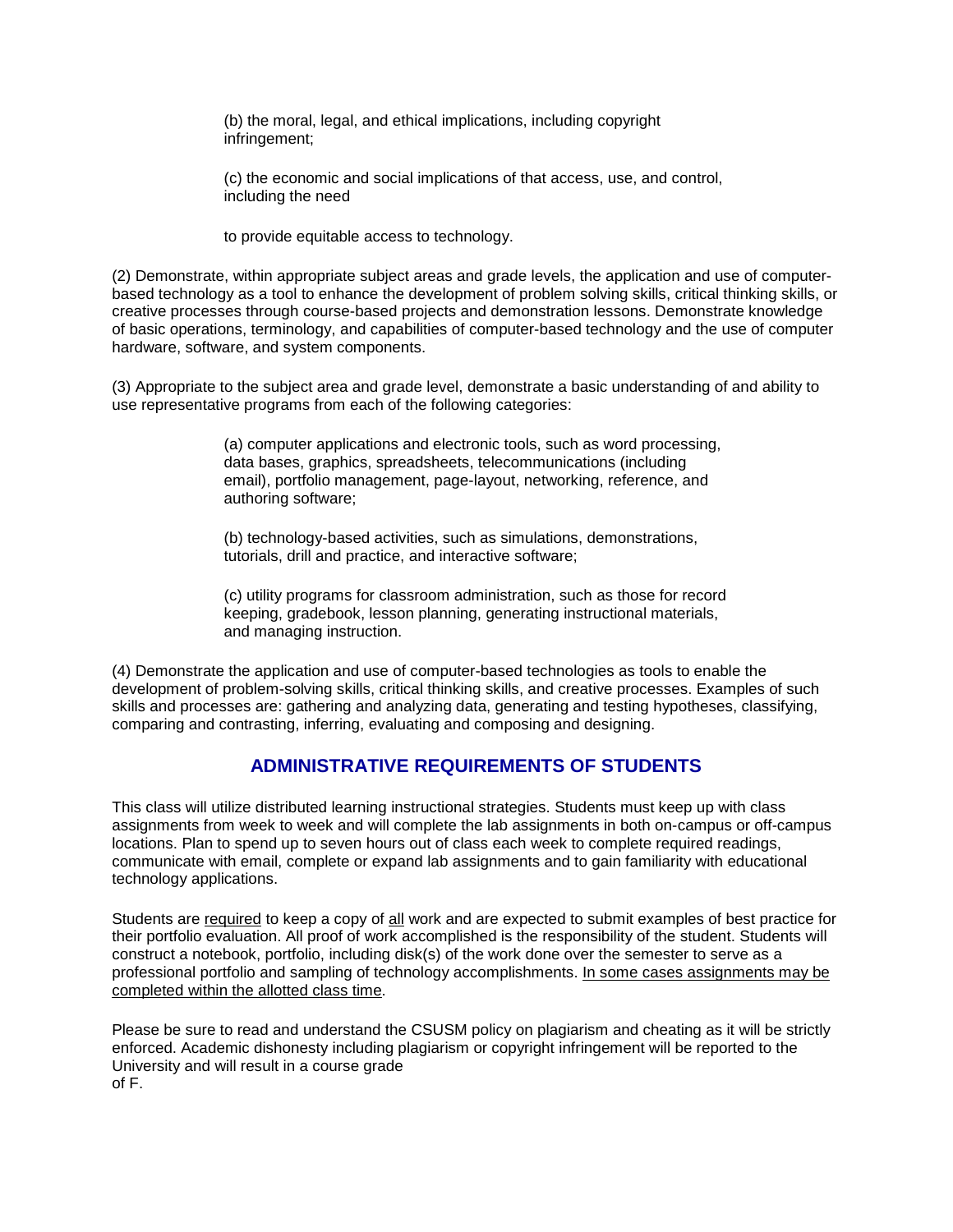**Students with Disabilities Requiring Reasonable Accommodations.** Students are approved for services through the Disabled Student Services Office (DSS). This office is located in Craven Hall 5205, and can be contacted by phone at (760) 750-4905, or TTY (760) 750-4909. Students authorized by DSS to receive reasonable accommodations should meet with their instructor during office hours or, in order to ensure confidentiality, in a more private setting.

# **Attendance Policy**

Due to the dynamic and interactive nature of this course, all students are expected to attend specifically designated classes and communicate regularly with email study groups and instructor to participate in distributed learning activities. Attendance for Ed500 is measured by the degree of active participation both online and in class, the quality of lab work assignments, and the degree of investment as evidenced by positive interaction with professor and peers. Should the student have extenuating circumstances, s/he should contact the instructor as soon as possible.

# **REQUIREMENTS AND EVALUATION:**

California State University San Marcos has adopted an all-university writing requirement. In each course, students are required to write at least 2500 words in essays, exercises, papers and examinations.

#### • **Labs and Assignments**

Labs will reflect work done at the computers. Assignments will be made to reinforce concepts covered in class and to provide adequate practice. Dependability and promptness are expected. **Late assignments will receive 1/2 credit**. If you find you cannot be in class, please make sure another class member delivers your assignment. All assignments should be prepared in a digitized format and **printed out free of spelling and grammar mistakes**. Back up your work regularly. Total points for an assignment will be given when: all components of the assignment have been completed to the fullest extent and submitted on time, no grammar or spelling errors are evident, and student has shown understanding of the course concepts addressed in the assignment. Points are deducted for late, incomplete or when the quality of the work does not reflect a graduate level.

#### • **Midterm Examination**

The midterm examination will cover chapters of the textbook and information presented in class. The end of the chapter Check Points provide an excellent review of key concepts.

#### • **Position Paper**

You will take a position on an education issue related to technology and write a 500 word essay based on at least three references.

- Identity and define the issue
- Clearly state your position
- Give reasons and examples to support your position
- In your conclusion summarize keys points and explain what you think should be done
- Carefully edit for spelling, grammar and usage errors

#### See [Position Paper Rubric](http://rubistar.4teachers.org/view_rubric.php3?id=353605)

#### • **Reading Journal**

You will respond to the assigned readings in a reading journal saved as a Word document. As you read the textbook, you will also explore the rich supplementary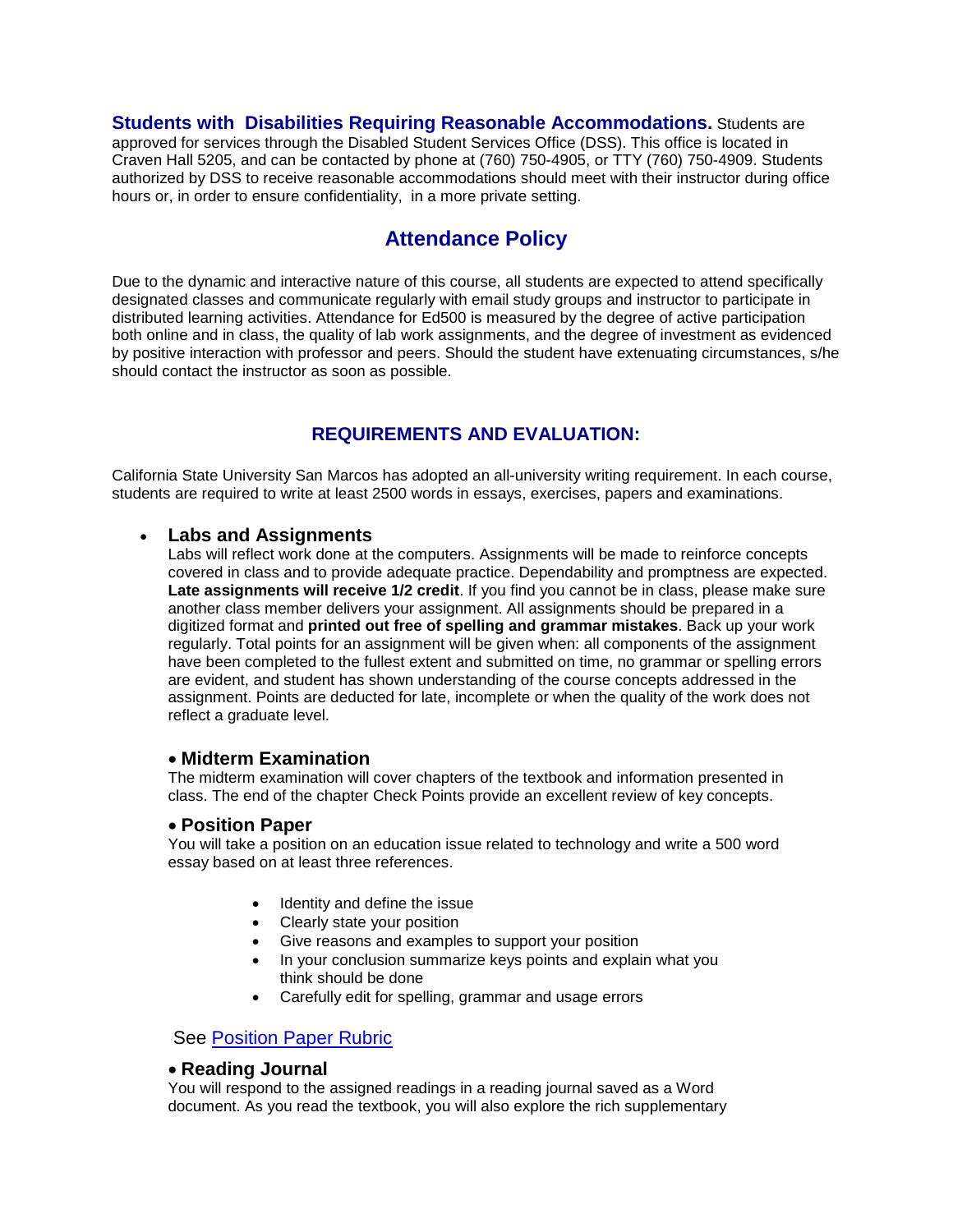resources on the textbook Web site. See the **Readings for Education 500** schedule under the WebCT assignments for specific details. Although you are expected to follow the reading schedule, the journal will submitted twice during the semester.

#### • **Final Project**

Critical Analysis: This class requires that you engage in self-reflection to assess the degree to which you have comprehended and are able to apply the concepts covered in this class. You are required to create a portfolio of appropriate samples from your class assignments that you believe best reflect your progress and growth. These may include, but not be limited to the following: sample of a word-processed document, database or spreadsheet projects, PowerPoint or Inspiration.

Reflection: From your portfolio samples, select two that are most meaningful to you. Using a word processor, compose a critical reflection describing (a) why you selected these two to write about, (b) what did you enjoy about completing them? (c) what challenges did they present? (d) how did you overcame any obstacles? (e) what did you learn from those assignments? And, most importantly $\Box(f)$  how would you change your work now that you have had time to reflect? (These reflections equal three pages double spaced, 12 point Times Font - submitted with portfolio).

Synthesis: From the items in your portfolio, select one application that you would like to investigate further. Develop a student project beyond what the original assignment required. Expand and demonstrate your skills in the application to a higher degree (instructor approval required). The goal of this assignment is to demonstrate your ability to identify, act on, and achieve goals for self-learning with educational applications of technology. (Final Project). This project will be presented to the class.

Application: Using the Lesson Plan Template specified, create a lesson utilizing technology to teach a particular content or skill (developed in the final project). Describe the target population (including age), curriculum standards, instructional objectives, instructional plan for implementation, and methods of evaluation. If you have not previously taught in the classroom, take your plan to a classroom teacher and get feedback before you present. This lesson plan will coincide with the Synthesis (Final Project).

#### • **Class Investment**

Your investment in this class is demonstrated through regular class attendance and participation, through active, constructive and creative contributions - both online and in class, and through participation in cooperative collaborative learning. The past experience, both aching and computer expertise, of class members will benefit everyone and provide a valuable resource for the class

**25% - labs & assignments**

#### **10% - midterm examination**

**15% - position paper**

**20% - reading journal**

**20% - portfolio and final project**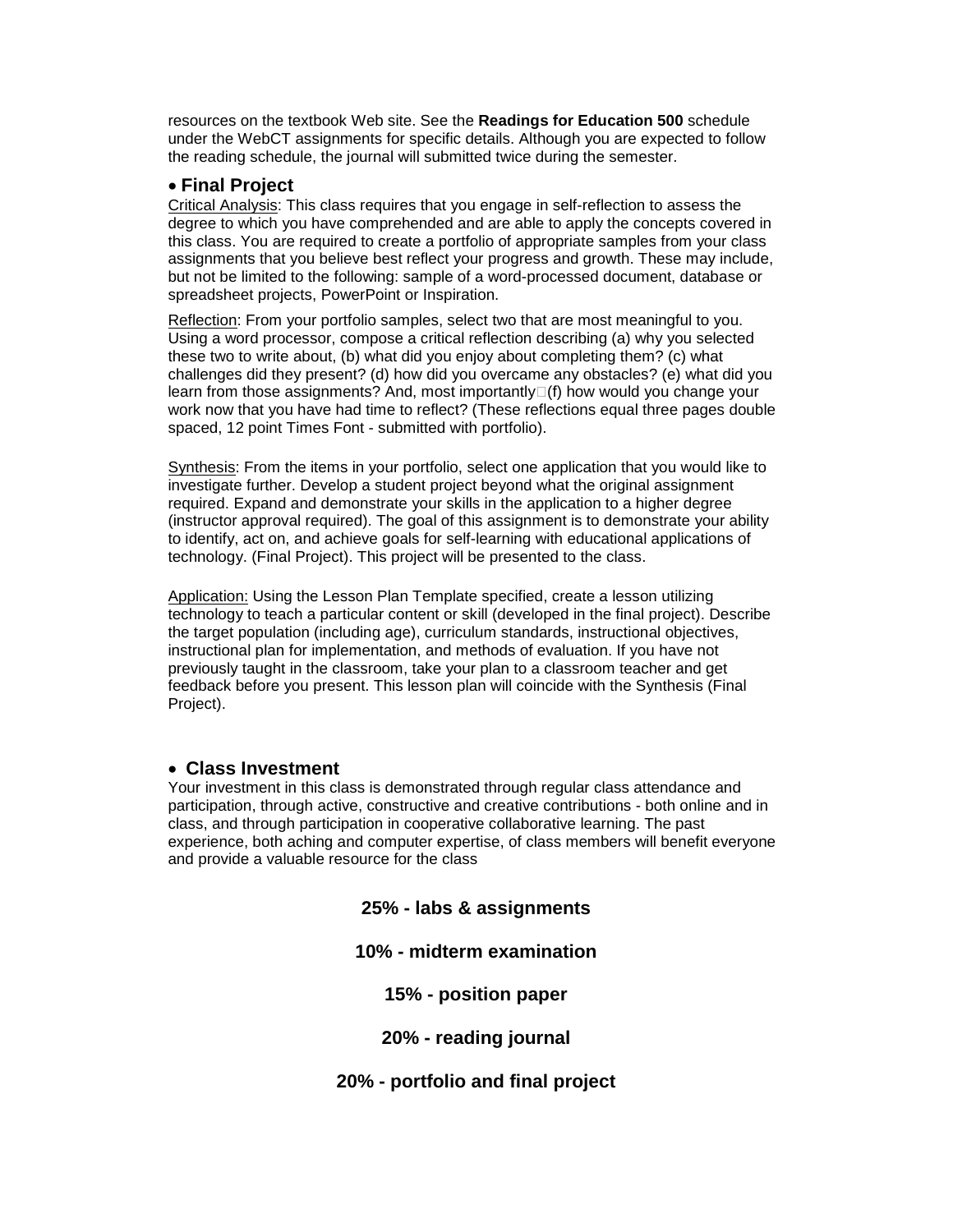## **10% - class investment (attendance and participation)**

## **GRADING PROCEDURES AND ASSIGNMENTS**

|                 | standard of     |                |
|-----------------|-----------------|----------------|
| $94 - 100 = A$  | $80 - 83 = B$   | $70 - 73 = C$  |
| $90 - 93 = A$   | $77 - 79 = C +$ | $60 - 69 = D$  |
| $87 - 89 = B +$ | $74 - 76 = C$   | below $60 = F$ |
| $84 - 86 = B$   |                 |                |

Grading is calculated on the standard of

You must maintain a B average in your teacher education courses.

## **Statement of CLAD Emphasis**

In 1992, the College of Education voted to infuse Crosscultural, Language and Academic Development (CLAD) competencies across the curriculum. The CLAD competencies are attached to this syllabus and the competencies covered are highlighted.

# **Definitions**

The following definitions are applied from SEC. 2. Section 44259.3 in the Education Code:

(1) "Educational technology" means the use of computer-based technology in instruction.

(2) "Computer-based technology" means technologies based on the computer, such as telecommunications, interactive video, and compact disks.

(3) "System components" means hardware and includes, but is not limited to, printers, monitors, modems, disk drives, scanners, video capture devices, video projection devices, compact disk-read only memory (CD-ROM), and other peripherals that work